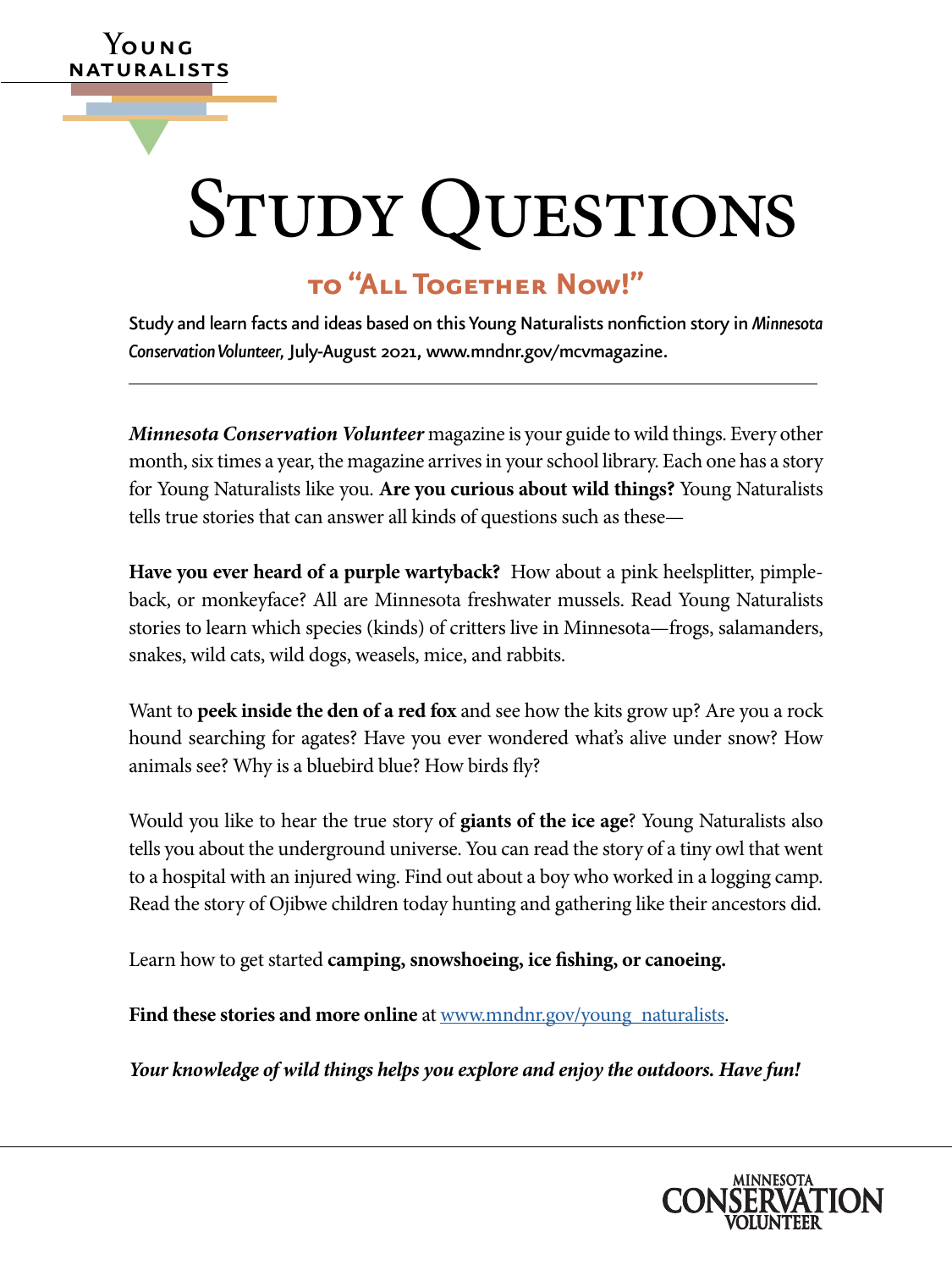# **"All Together Now!" Study Questions**

Study and learn facts and ideas based on this Young Naturalists nonfction story in *Minnesota Conservation Volunteer,* July-August 2021, [www.mndnr.gov/mcvmagazine](http://www.mndnr.gov/mcvmagazine).



**1. Why is this story called "All Together Now"?** 

### **2. WHY ARE FLOCKS OF PELICANS CALLED SQUADRONS?**

- a. because the birds are lined up like fghter planes
- b. because they fy over cities

\_\_\_\_\_\_\_\_\_\_\_\_\_\_\_\_\_\_\_\_\_\_\_.

- c. because the birds are very large
- d. because the birds have white plumage

**3. What happens when a fying pelican tips sideways?** 

**4. TRUE OR FALSE: A DUCK HAS A SEPARATE NOSE AND MOUTH?** 

 **4. True or false: A duck has a separate nose and mouth?<br>5. Which of the pelicans in the photos on pages 54 and 55 are ready to mate? How can you tell?** 

**6.Name three things that make a pelican's bill unique.** 

**7. What are three ways a pelican uses its bill?** 

**8. The "neighborhood" in which pelicans nest is called a** 

**9.True or false: Pelicans nest in trees.**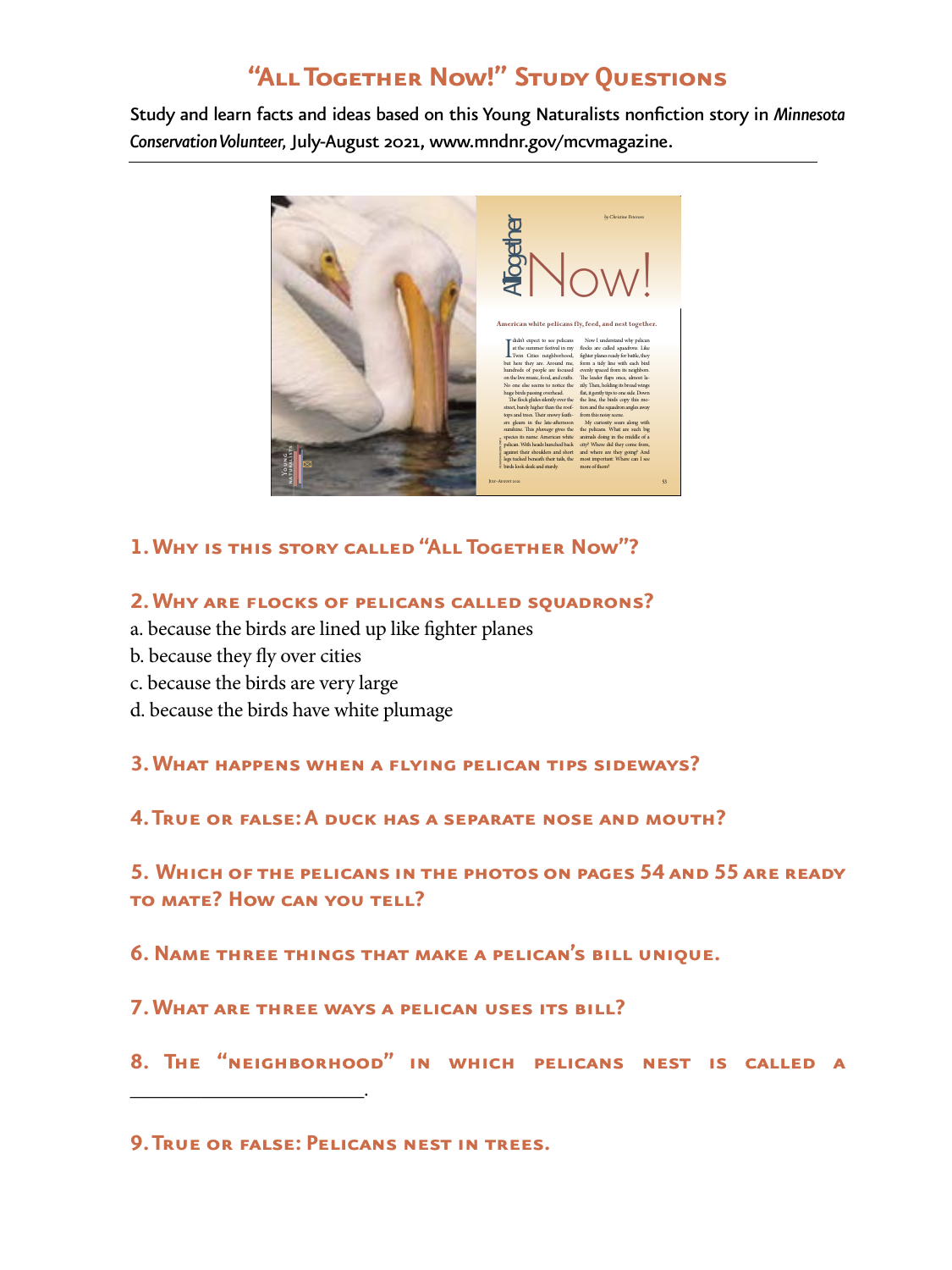#### **10. Why do pelicans cover their eggs with their feet?**

## **11. Put these events in the life of a pelican chick in order from FIRST TO LAST:**

The chick learns to swim. The chick learns to fly. The chick grows a downy covering. The chick grows feathers.

#### **12.Match the event with the month.**

| <b>Months</b> | Events             |
|---------------|--------------------|
| April         | pelicans lay eggs  |
| May           | pelicans fly south |
| October       | chicks hatch       |

**CHALLENGE QUESTION:** A pelican's bill can hold up to three gallons of water. How many of your school lunch milk cartons would it take to fll it up?

### **Minnesota Comprehensive Assessments Practice Items**

## **1. What does the writer mean by "snowy feathers"?**

- a. The birds' feathers were fluffy.
- b. The birds' feathers were cold.
- c. The birds' feathers were covered with snow.
- d. The birds' feathers were white.

**2. The story describes how a pelican's bill is "wonderfully different" from the bills of other birds. Name three ways a pelican's bill is the same as those of other birds.** 

**3.Why would the Department of Natural Resources want to know how many pelicans there are in Minnesota?** 

**4. During what month do pelican chicks usually hatch?** 

**5.How much food does a pelican eat in a week?** 

**6. Why do you think pelicans choose islands for their nesting sites?**